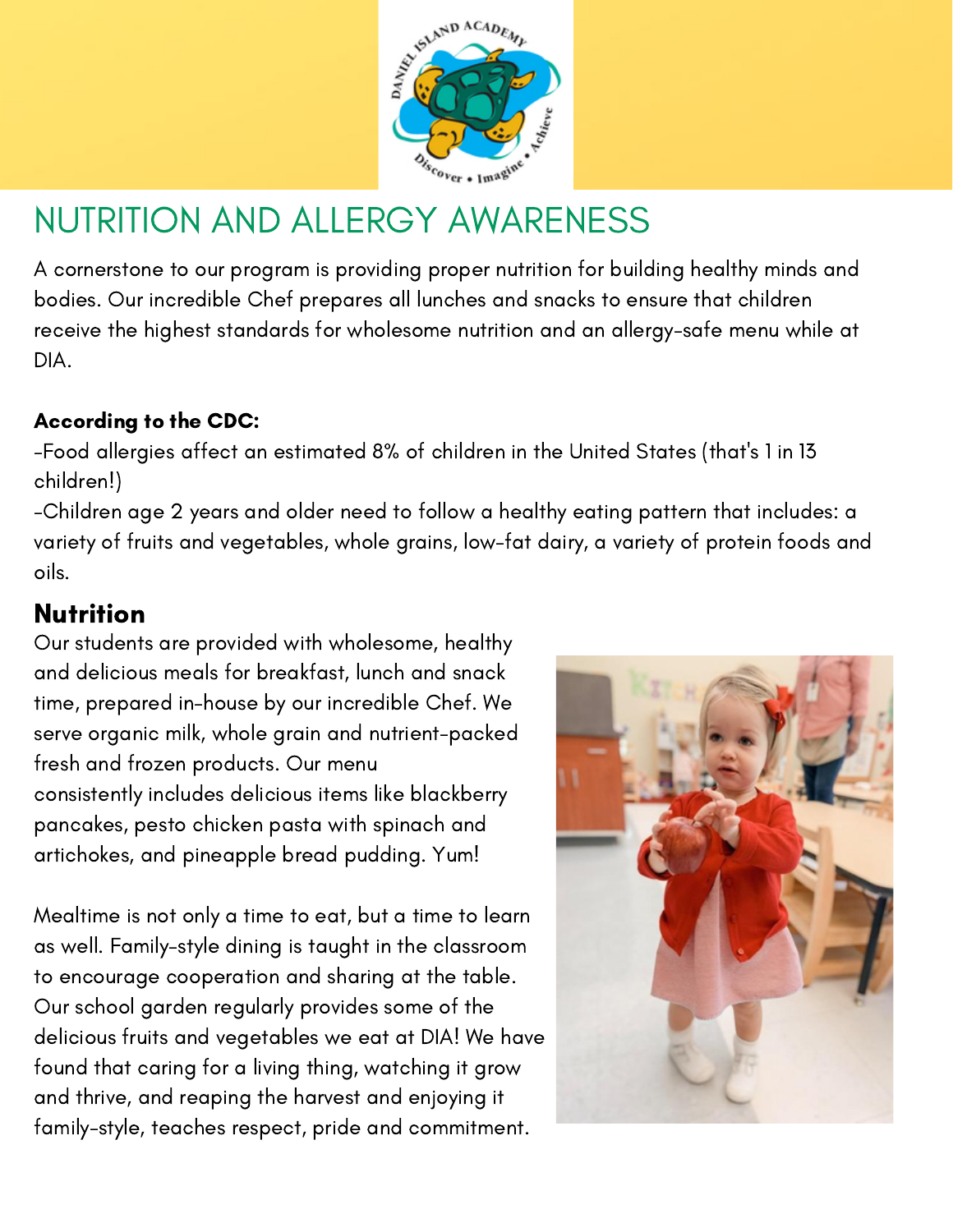# Allergy Awareness and Anaphylaxis

For our students who may have an allergy we strive to create the safest environment possible for them. DIA has a very strict no outside food policy, to allow us to create a controlled environment in which we can monitor all food in the building. The only exception to this policy is for students who arrive between 6:30am and 7:30am. These students have the option of bringing in breakfast containing only items from the list below found in our Parent Handbook:

- English Muffins
- Bran, Banana or Berry Muffins (ABSOLUTELY NO NUTS)
- Cereal: Quaker Squares, Cheerios, Apple Cinnamon Flakes, Frosted Mini Wheats
- Fresh Fruit Slices
- Yogurt
- Banana Bread (ABSOLUTELY NO NUTS)
- Unsweetened Applesauce
- Hard Boiled Eggs w/ Toast
- Raisin Bread
- Cheese Sandwich
- Bananas

Another way we create a safe environment is by having children wash hands AS SOON they arrive at school. You'd be shocked at how many allergens can travel from your home on your child's hand, like peanut butter toast they may have had that morning! In addition, we always encourage our non-allergy families to be mindful and help keep DIA safe! All of our teachers have been trained on how to use EPIPens and know exactly how to handle an allergy situation if one were to present itself.

#### If your child has a valid allergy, you can be assured that DIA will create an alternative menu for your child each day free of charge!\*

\*Preference menu not included